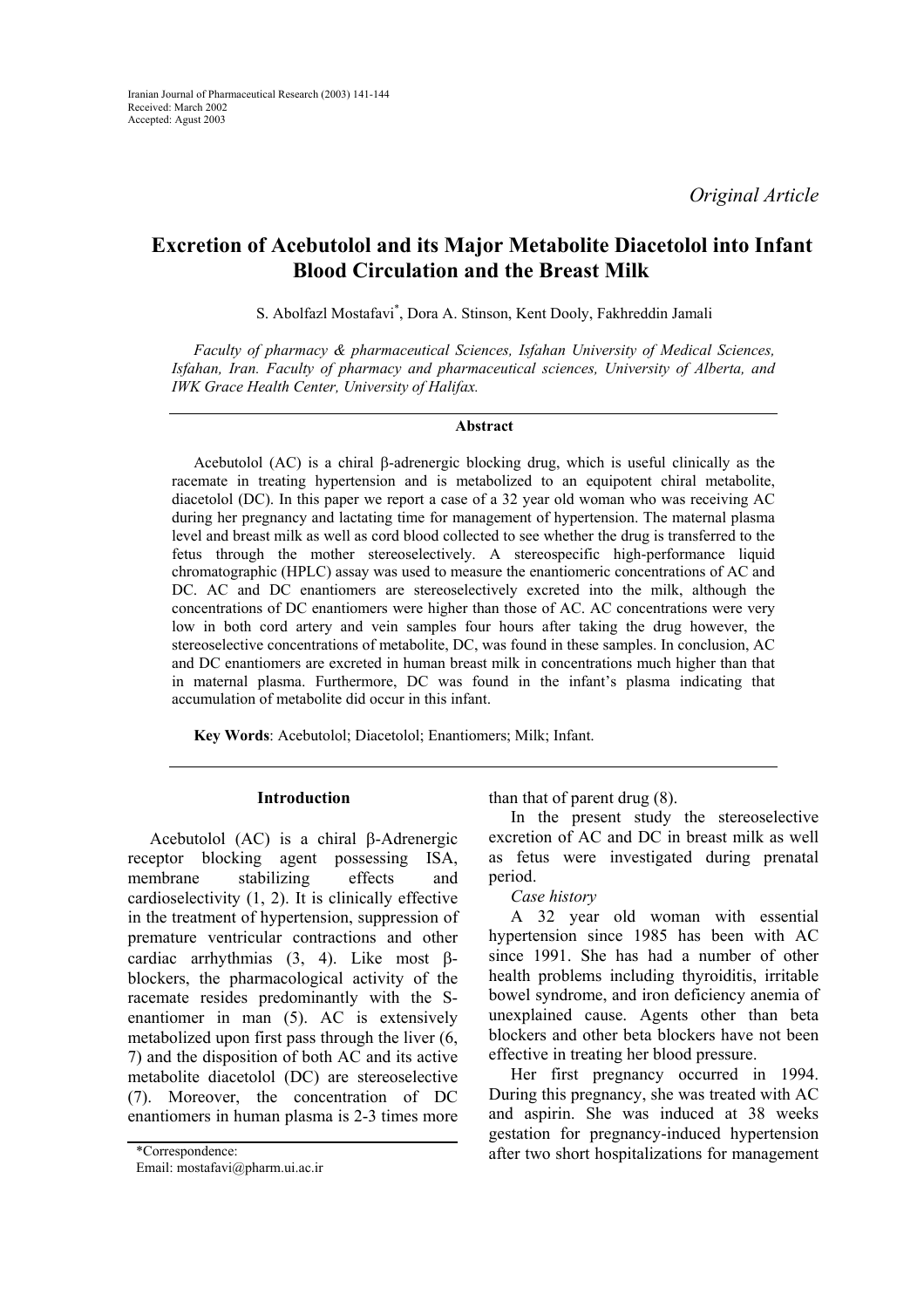of hypertension. The baby was delivered, weighing 4400 g. His physical examination was within normal limits although his mother felt he had decreased tone. His blood pressure was not measured in the immediate neonatal period. He was discharged home with his mother on the MABLE (Mother and Babies Leave Early) program after two days. She showed a video to her physician that had made of the baby at 9 days of age. In this, he appears to have the muscle tone of a preterm infant at approximately 34-36 weeks gestation. He had an episode of fever and hypotonia at 10 days of age for which he was admitted to the IWK hospital in Halifax. Although the working diagnosis was acute viral infection, this was never proven. The baby recovered but continued to be somewhat hypotonic. The problem was felt by the mother and pediatrician to be due to the AC which baby would have received across the placenta as well as from the breast milk. Breast milk levels of AC were unable to be tested because there was no method available at the time. The mother subsequently discontinued AC in order to breast feed for several months. The infant continued to have strider and possible sleep apnea. He appears to be developing normally, is bright and curious. However his parents feel he still does not have the muscle strength of his peers; in particular, he has difficulty climbing stairs. In the past he has shown an excessive startle reaction, particularly to loud noise.

In the present pregnancy the mother was followed by her family doctor and obstetrician for chronic hypertension. She began taking low dose aspirin early in the pregnancy. She continued on the AC, preferring not to switch to alternatives and monitored her blood pressure at home. She was admitted to hospital because of elevated blood pressure (167/111) with palpitation and headaches. Reflexes were 3+ but there were no clues. The ultrasound showed the baby to be in transverse lie and planning score was good (8/8). Liver enzymes were not elevated and her coagulation profile was normal. The following day, her blood pressure had stabilized and the baby was felt to be a cephalic presentation. Her planning score was 8/8 and her blood pressure was 110/78. She was discharged home to be followed up in clinic. She was readmitted next day with 3-week

history of increasing blood pressure. On admission, she had a blood pressure of 152/106; a trace of proteinuria and a planning score 10/10. As her baby was in breech position, it was planned to attempt an external version. This was carried out a week later. After 3 attempts at unsuccessful version, it was decided to proceed with cesarean section. A male delivered by cesarean section under spinal anesthesia. The baby weighed 3350 g, and had APGAR scores of 9 at 1 minute and 9 at 5 minutes. It had been planned to monitor the baby in the intensive care unit initially, and the baby was transferred to the NICU for monitoring. The baby did well in NICU; there was no hypoglycemia, or respiratory distress. Blood pressure measurements were within the normal range. The heart rate measured in the low range at 100/minutes, at times dipping down to 80-90 per minute with no associated change in color. There was no respiratory distress. On physical examination, there were no abnormalities other than decreased tone including lying with extremities extended and incomplete Moro response. There was marked head lag. The baby appeared to be quite 1/2 h post feeding, but roused to wakefulness readily and was easily soothed.

After 24 h of monitoring, the infant was transferred to the full term nursery to be with his mother. Intermittent monitoring continued with respiratory and heart rate q4h, blood pressure and temperature q12h. Vital signs continued to be stable. Because of concerns of ongoing decreased tone (when improvement might have been expected with decreasing AC levels), metabolic and hematological screens were carried out. Blood gases, electrolytes, glucose, CBC, white cell differential and urine analysis were all within normal limits. The baby was seen by a physician who agreed that the tone was globally decreased, there was very poor head control and marked ventral suspension. He felt that the infant moved well and that muscle strength was within normal limits. Deep tendon reflexes were brisk and sensation was intact. Etiology was not clear but possibility of AC effect remained as it has been suggested that acebutolol is one of the most toxic beta blockers (9).

The infant was fed on similac 20 or carnation good stay during his hospital course.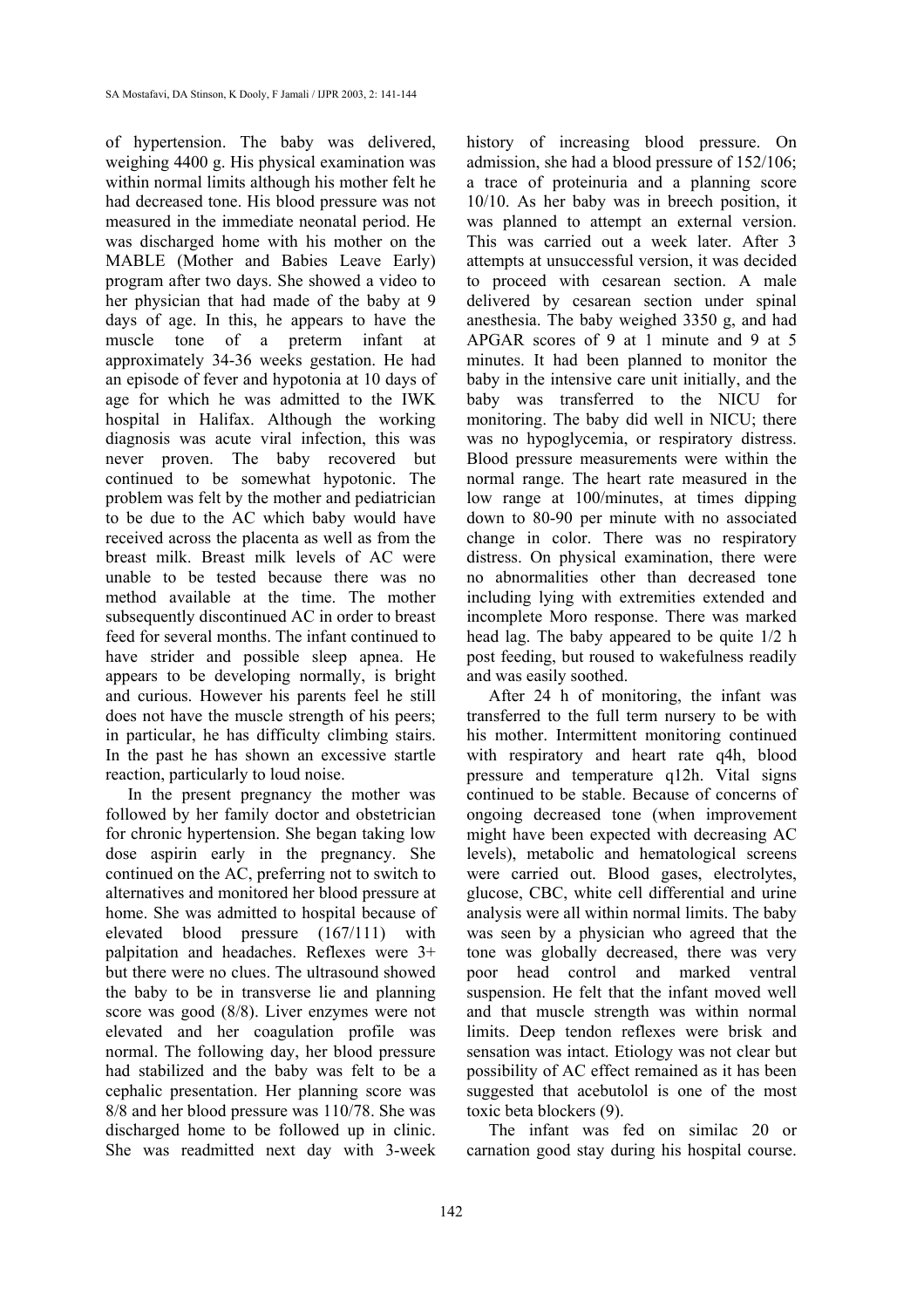His weight decreased to 3281 g by 2 days of age, and then increased by discharge to 3460 g. The etiology of central hypotonia was unknown. The role of AC was also unknown; the blood and breast milk levels of AC were collected to be measured.

## **Experimental**

One hundred mg of AC (Moniton, Wyeth-Ayerst) was taken in the morning at 8:00 AM. The maternal plasma sample was collected after delivery at 12:26 PM. At this time two plasma samples were also taken from baby (Cord blood). Further, the maternal plasma samples were taken the day after delivery at 16:00 and at the third day at 13:10. The breast milk was taken at 16:10 and at 12:30 at the second and third days of post delivery, respectively.

Concentrations of R- and S-AC and R- and S-DC in plasma and breast milk were determined utilizing a previously reported stereospecific HPLC method (10, 11). Briefly, samples were extracted with diethyl ether after addition of racemic pindolol as the IS and subsequent alkalization with 1 M sodium hydroxide. After the extract was evaporated, the resulting residues were derivatized with the homochiral reagent, S-(+)-1-(1-naphthyl) ethyl isocyanate. The resulting diastereomers corresponding to the enantiomers of AC and DC were chromatographed *via* normal phase HPLC using fluorescence detection.

#### **Results and discussions**

The current report supports previous observation (12) that AC and its major metabolite DC are excreted in breast milk (Table 1). In that report a non stereoselective



**Figure 1.** The enantiomeric concentrations of acebutolol and diacetolol in breast milk 4.5 and 8 h after the acebutolol administration.

method has been used for AC measurement, consequently they did not report any stereoselectivity for this drug in milk. Our results are indicated that the clearance of AC in milk was stereoselective in favor of R-AC. Consequently, the concentration of R-DC was higher than that of its antipode.

The concentrations of AC in milk 4 hours after drug administration was 127 and 148 ng/ml which were decreased to 41 and 48 ng/kg after 8 hours for R- and S-AC respectively. This value for R- and S-DC was 112 and 57 ng/ml however; it was increased to 141 and 88 ng/ml after 8 hours for R- and S-enantiomers, respectively (Table. 1). This indicated that DC enantiomers are more concentrated than that of AC in breast milk. This is a plausible finding as DC is less protein bound and more hydrophilic than the parent drug. Further, the DC half-life is reportedly longer than that of AC in plasma (8).

In the infant described in this report, we did not find AC in cord blood samples four hours after drug administration, the concentrations of DC enantiomers however, were 90 and 66 ng/ml in cord vein and 70 and 50 ng/ml in cord artery for R-and S-DC, respectively. This could be explained by the longer elimination half life and the higher concentration of DC enantiomers in maternal plasma which results in higher concentrations of DC enantiomers in fetus and breast milk.

The pharmacological effects of AC results from both unchanged drug and its metabolite DC which is equipotent to AC. In animal experiments, DC has greater  $\beta_1$  selectivity (13). It has also weak intrinsic sympathomimetic activity but does not have substantial membrane stabilizing activity. Thus, the observed effects of AC in this infant may be contributed to DC, since plasma and milk concentrations of the metabolite are consistently higher than those of the parent drug during AC therapy.

| <b>Table 1.</b> The concentrations of AC and DC enantiomers in |  |
|----------------------------------------------------------------|--|
| maternal plasma and milk and in infant plasma.                 |  |

| Sample type        | Date     | Time     | Concentrations, ng/ml |     |                   |     |
|--------------------|----------|----------|-----------------------|-----|-------------------|-----|
|                    |          |          | Acebutolol            |     | <b>Diacetolol</b> |     |
|                    |          |          | R                     | S   | R                 | S   |
| Plasma             | March 29 | 12:30 PM | 69                    | 81  | 125               | 104 |
| <b>Baby vein</b>   | March 29 | 12:30 PM | ND                    | ND  | 90                | 66  |
| <b>Baby artery</b> | March 29 | 12:30 PM | ND                    | ND  | 70                | 50  |
| <b>Breast milk</b> | March 30 | 400 PM   | 41                    | 48  | 141               | 88  |
| Plasma             | March 30 | 00 PM    | ND                    | ND  | 62                | 45  |
| Plasma             | April 1  | 100 PM   | 39                    | 65  | 202               | 154 |
| <b>Breast milk</b> | April 1  | 12:30 PM | 127                   | 148 | 112               | 57  |

ND, Not detectable due to low concentration